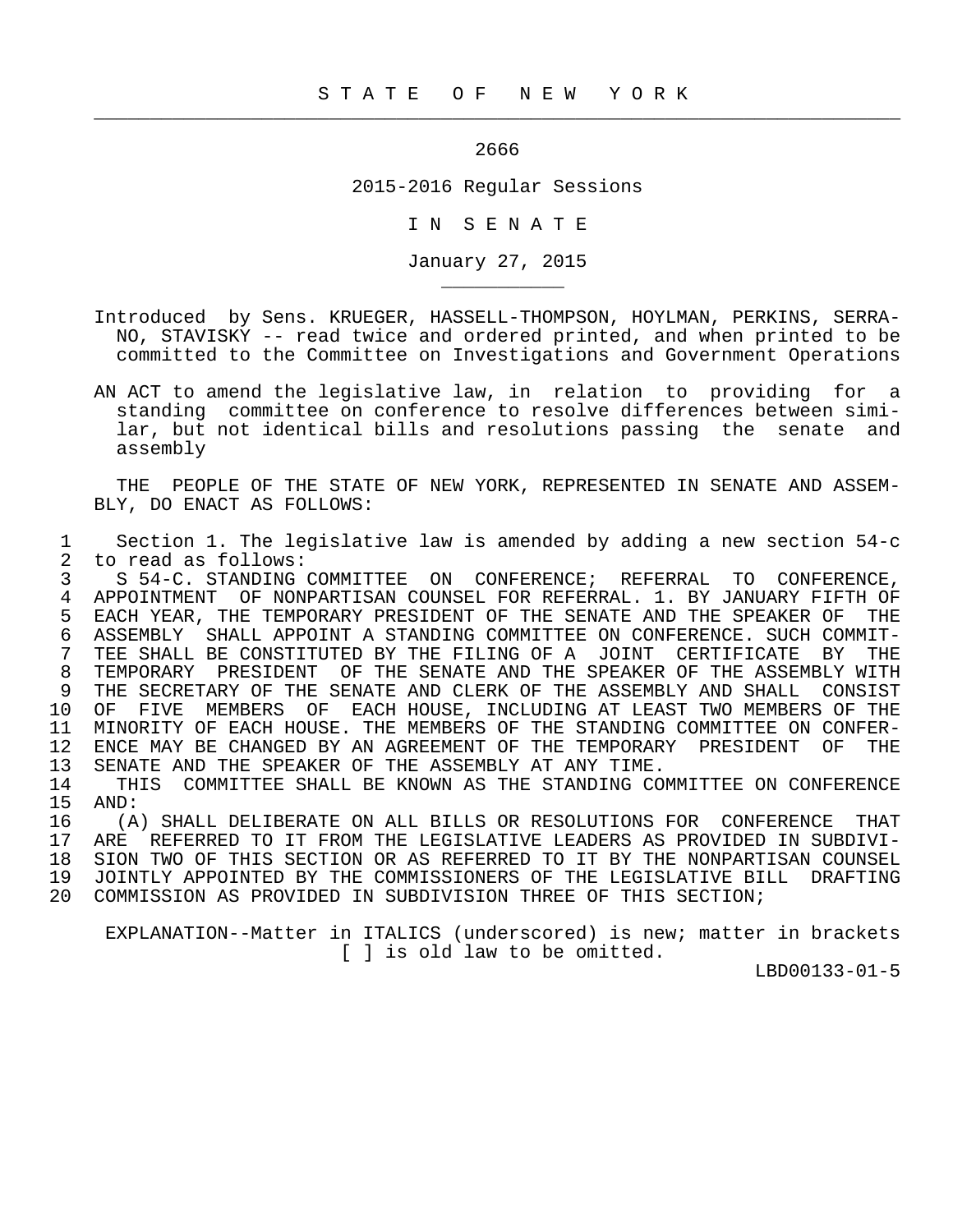1 (B) MAY APPOINT SUCH OTHER SUBCOMMITTEES AS ARE NECESSARY TO CONSIDER 2 BILLS OR RESOLUTIONS INVOLVING PARTICULAR TOPICS THAT ARE REFERRED TO<br>3 THE STANDING COMMITTEE ON CONFERENCE; AND THE STANDING COMMITTEE ON CONFERENCE; AND

4 (C) SHALL INVITE THE PRIME SPONSORS OF THE BILL FROM EACH HOUSE TO<br>5 PARTICIPATE AS NON-VOTING MEMBERS OF SUCH COMMITTEE. 5 PARTICIPATE AS NON-VOTING MEMBERS OF SUCH COMMITTEE.<br>6 2. WHENEVER A BILL OR RESOLUTION HAS PASSED THE SE

6 5 6 6 2. WHENEVER A BILL OR RESOLUTION HAS PASSED THE SENATE OR THE ASSEMBLY<br>T AND SUCH BILL OR RESOLUTION CONTAINS SUBSTANTIALLY THE SAME PROVISIONS 7 AND SUCH BILL OR RESOLUTION CONTAINS SUBSTANTIALLY THE SAME PROVISIONS<br>8 OF LAW OR ACCOMPLISHES SUBSTANTIALLY THE SAME PURPOSES AS A BILL OR 8 OF LAW OR ACCOMPLISHES SUBSTANTIALLY THE SAME PURPOSES AS A BILL OR<br>9 RESOLUTION PASSED BY THE OTHER HOUSE. SUCH BILL OR RESOLUTION SHALL: 9 RESOLUTION PASSED BY THE OTHER HOUSE, SUCH BILL OR RESOLUTION SHALL:<br>10 (A) AT THE JOINT REOUEST OF THE TEMPORARY PRESIDENT OF THE SENATE

10 (A) AT THE JOINT REQUEST OF THE TEMPORARY PRESIDENT OF THE SENATE AND 11 THE SPEAKER OF THE ASSEMBLY; OR 11 THE SPEAKER OF THE ASSEMBLY; OR<br>12 (B) AT THE JOINT REOUEST OF

12 (B) AT THE JOINT REQUEST OF THE PRIME SPONSOR OF THE BILL OR RESOL-<br>13 UTION IN THE SENATE AND THE PRIME SPONSOR OF THE BILL OR RESOLUTION IN 13 UTION IN THE SENATE AND THE PRIME SPONSOR OF THE BILL OR RESOLUTION IN 14 THE ASSEMBLY: OR THE ASSEMBLY; OR

15 (C) AT THE JOINT REQUEST OF THE CHAIRS OF THE COMMITTEES WHICH DELIB-<br>16 ERATED ON THE BILL OR RESOLUTION IN EACH HOUSE 16 ERATED ON THE BILL OR RESOLUTION IN EACH HOUSE<br>17 BE REFERRED TO THE STANDING COMMITTEE ON CONFEI

17 BE REFERRED TO THE STANDING COMMITTEE ON CONFERENCE, WHICH SHALL DISPOSE<br>18 OF THE BILL OR RESOLUTION PURSUANT TO THIS SECTION. 18 OF THE BILL OR RESOLUTION PURSUANT TO THIS SECTION.<br>19 3. IN THE ALTERNATIVE, EACH BILL OR RESOLUTION PA

19 13. IN THE ALTERNATIVE, EACH BILL OR RESOLUTION PASSED BY EACH HOUSE<br>20 SHALL, AT THE WRITTEN REOUEST OF ANY MEMBER OF THE LEGISLATURE, BE EXAM-20 SHALL, AT THE WRITTEN REQUEST OF ANY MEMBER OF THE LEGISLATURE, BE EXAM-<br>21 INED BY A NONPARTISAN COUNSEL APPOINTED BY THE COMMISSIONERS OF THE 21 INED BY A NONPARTISAN COUNSEL APPOINTED— BY THE COMMISSIONERS OF THE 22 LEGISLATIVE BILL DRAFTING COMMISSION TO DETERMINE WHETHER A BILL OR 22 LEGISLATIVE BILL DRAFTING COMMISSION TO DETERMINE WHETHER A BILL OR 23 RESOLUTION PASSED IN ONE HOUSE IS SIMILAR TO ANY BILLS OR RESOLUTIONS 24 PASSED IN THE OTHER HOUSE. IF THE NONPARTISAN COUNSEL APPOINTED BY THE<br>25 COMMISSIONERS OF THE LEGISLATIVE BILL DRAFTING COMMISSION DETERMINES 25 COMMISSIONERS OF THE LEGISLATIVE BILL DRAFTING COMMISSION DETERMINES 26 THAT ANY BILLS OR RESOLUTIONS ARE SIMILAR UNDER THE GUIDELINES SET FORTH<br>27 IN THIS SECTION, THEN SUCH BILLS OR RESOLUTIONS SHALL BE REFERRED TO THE 27 IN THIS SECTION, THEN SUCH BILLS OR RESOLUTIONS SHALL BE REFERRED TO THE 28 STANDING COMMITTEE ON CONFERENCE AND THAT COMMITTEE SHALL DISPOSE OF THE 28 STANDING COMMITTEE ON CONFERENCE AND THAT COMMITTEE SHALL DISPOSE OF THE 29 SIMILAR BILLS OR RESOLUTIONS AS PROVIDED IN THIS SECTION. 29 SIMILAR BILLS OR RESOLUTIONS AS PROVIDED IN THIS SECTION.<br>30 4. (A) WHEN SIMILAR BILLS OR RESOLUTIONS ARE REFERRED T

4. (A) WHEN SIMILAR BILLS OR RESOLUTIONS ARE REFERRED TO THE STANDING 31 COMMITTEE ON CONFERENCE UNDER THIS SECTION, THE COMMITTEE SHALL THERE-<br>32 AFTER MEET WITHIN TEN CALENDAR DAYS OF THE REFERRAL AND SHALL FOLLOW THE 32 AFTER MEET WITHIN TEN CALENDAR DAYS OF THE REFERRAL AND SHALL FOLLOW THE 33 PROCESS SET FORTH IN THIS SUBDIVISION: 33 PROCESS SET FORTH IN THIS SUBDIVISION:<br>34 (I) THE STANDING COMMITTEE ON CONFERI

34 THE STANDING COMMITTEE ON CONFERENCE SHALL CONFERENCE THE BILL OR<br>35 RESOLUTION, NEGOTIATE ANY NECESSARY CHANGES AND SHALL ISSUE A REPORT ON 35 RESOLUTION, NEGOTIATE ANY NECESSARY CHANGES AND SHALL ISSUE A REPORT ON<br>36 THE BILLS OR RESOLUTIONS SUBMITTED TO IT WITHIN FIFTEEN DAYS AFTER THE THE BILLS OR RESOLUTIONS SUBMITTED TO IT WITHIN FIFTEEN DAYS AFTER THE 37 REFERRAL AS PROVIDED HEREIN; OR<br>38 (II) THE STANDING COMMITTEE

38 (II) THE STANDING COMMITTEE ON CONFERENCE SHALL REFER SUCH BILLS OR<br>39 RESOLUTIONS TO A SUBCOMMITTEE WITH JURISDICTION OVER THE SUBJECT MATTER 39 RESOLUTIONS TO A SUBCOMMITTEE WITH JURISDICTION OVER THE SUBJECT MATTER<br>40 OF SUCH BILLS OR RESOLUTIONS, WHICH COMMITTEE SHALL BE APPOINTED BY THE 40 OF SUCH BILLS OR RESOLUTIONS, WHICH COMMITTEE SHALL BE APPOINTED BY THE 41 STANDING COMMITTEE ON CONFERENCE AND WHICH SURCOMMITTEE SHALL CONSIST OF 41 STANDING COMMITTEE ON CONFERENCE AND WHICH SUBCOMMITTEE SHALL CONSIST OF 42 FOUR MEMBERS OF EACH HOUSE, INCLUDING ONE MEMBER OF THE MINORITY FROM 42 FOUR MEMBERS OF EACH HOUSE, INCLUDING ONE MEMBER OF THE MINORITY FROM<br>43 EACH HOUSE 43 EACH HOUSE.<br>44 (B) IN.

44 (B) IN ANY EVENT, EITHER THE STANDING COMMITTEE ON CONFERENCE OR THE 45 DULY CREATED SUBCOMMITTEE SHALL FILE A REPORT WITH THE SECRETARY OF THE 45 DULY CREATED SUBCOMMITTEE SHALL FILE A REPORT WITH THE SECRETARY OF THE 46 SENATE OR THE CLERK OF THE ASSEMBLY WHICH SHALL:<br>47 (I) CONTAIN A CONFERENCE BILL OR CONFERENCE

47 (I) CONTAIN A CONFERENCE BILL OR CONFERENCE RESOLUTION, WHICH HAS AN 48 AGREED ON TEXT AND IS SUPPORTED BY A MAJORITY OF THE STANDING COMMITTEE 48 AGREED ON TEXT AND IS SUPPORTED BY A MAJORITY OF THE STANDING COMMITTEE<br>49 ON CONFERENCE MEMBERS THAT CONFERENCED THE TWO BILLS OR RESOLUTIONS AS 49 ON CONFERENCE MEMBERS THAT CONFERENCED THE TWO BILLS OR RESOLUTIONS AS<br>50 WELL AS A MINORITY REPORT OF THE COMMITTEE MEMBERS. IF ANY. REGARDING 50 WELL AS A MINORITY REPORT OF THE COMMITTEE MEMBERS, IF ANY, REGARDING<br>51 THE CONFERENCE BILL OR CONFERENCE RESOLUTION; OR 51 THE CONFERENCE BILL OR CONFERENCE RESOLUTION; OR<br>52 (II) CONTAIN A REPORT OF THE STANDING COMMITTEE

52 (II) CONTAIN A REPORT OF THE STANDING COMMITTEE ON CONFERENCE DELIBER-<br>53 ATIONS ON THE BILL OR RESOLUTION AND AN EXPLANATION REGARDING THE FAIL-53 ATIONS ON THE BILL OR RESOLUTION AND AN EXPLANATION REGARDING THE FAIL-<br>54 URE OF THE COMMITTEE TO AGREE ON THE TEXT OF THE CONFERENCE BILL OR URE OF THE COMMITTEE TO AGREE ON THE TEXT OF THE CONFERENCE BILL OR 55 CONFERENCE RESOLUTION.